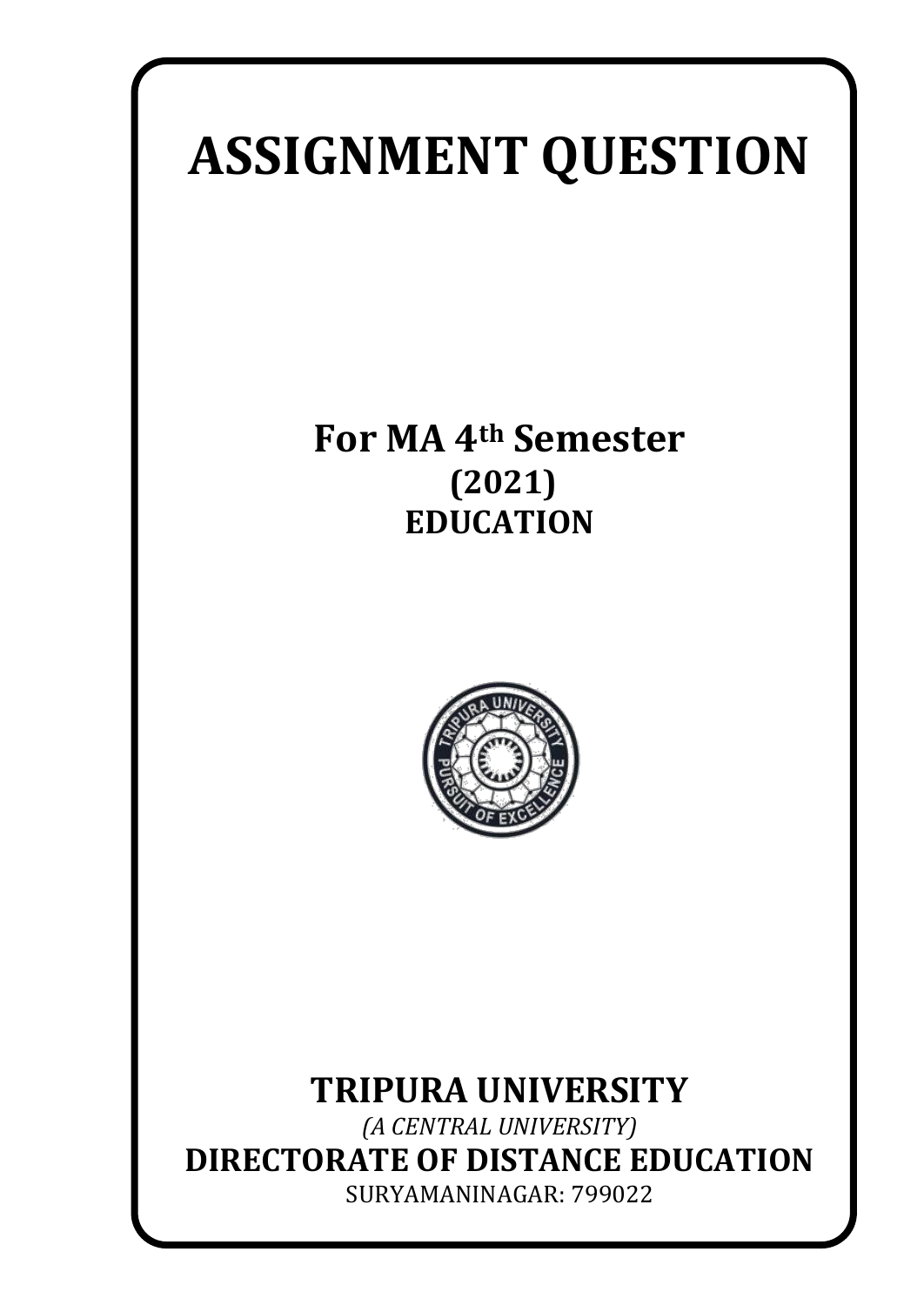

## **TRIPURA UNIVERSITY**

*(A CENTRAL UNIVERSITY)*

**DIRECTORATE OF DISTANCE EDUCATION**

SURYAMANINAGAR: 799022

#### *IMPORTANT INSTRUCTIONS FOR WRITITTING AND SUBMITTING OF ASSIGNMENTS*

- 1. Learners are required to prepare 2 (Two) Assignments, 1 (one) each from the 2 (Two) papers of the concerned subject and submit the same within the due date **i.e. 13th February, 2022 and time for submission: 11:00 AM to 04:00 PM (except Wednesday, Thursday & other Holidays).**
- 2. Learners/Students must use only A4 size paper for writing Assignments and tie all pages carefully.
- 3. On the Cover Page, the following information shall have to be provided:

| Name        |                | Enrolment No.  |  |
|-------------|----------------|----------------|--|
| Programme : |                | Subject        |  |
| Paper       |                | Assignment No. |  |
| Address     | $\ddot{\cdot}$ | Contact No.    |  |
|             |                |                |  |

Signature with Date

- 4. **Students are required to give endnotes and references in the last page of their assignments.**
- 5. While writing an Assignment, a margin of 4 cm should be kept on the left and right side of each A4 sized paper. A gap of 4 cm should also be kept in between two answers.
- 6. Learners/Students are asked to write Assignments in their own hand writing and own language. Otherwise evaluation of that assignment paper will be considered as '0' (Zero). They shall not print, type or Xerox any answer.
- 7. Copying directly from course materials is strictly prohibited.
- 8. Copying from the Response Sheets of other Candidates will be treated as adoption of malpractice. Copying from any other source or by any means is strictly prohibited. Any two or more Assignments of two or more students with same contents and written in same language shall be liable to cancellation and the students will be treated as failed for that particular paper (s). Such students shall not be allowed to sit for the Semester End Examination/Year End Examination.
- 9. Each Assignment must be written separately. Students/Learners must not mix up Assignments.
- 10. Worked out Assignments shall have to be submitted in the Assignment Section of the Directorate of Distance Education, Tripura University, Suryamaninagar, Pin-799022, Tripura **Within Due Date i.e. 13th February, 2022 (except Wednesday, Thursday & other Holidays).**

#### **LAST DATE FOR SUBMISSION OF WORKED OUT ASSIGNMENTS IS 13/02/2022 NO ASSIGNMENT SHALL BE ACCEPTED AFTER THE DUE DATE**

**CANDIDATES ARE ADVICED NOT TO USE TRANSPARENT SHEET, PLASTIC STICK AND SPIRAL BINDING ON THEIR ASSIGNMENTS. THEY HAVE TO ONLY STAPLE THE COPIES OF ASSIGNMENT.**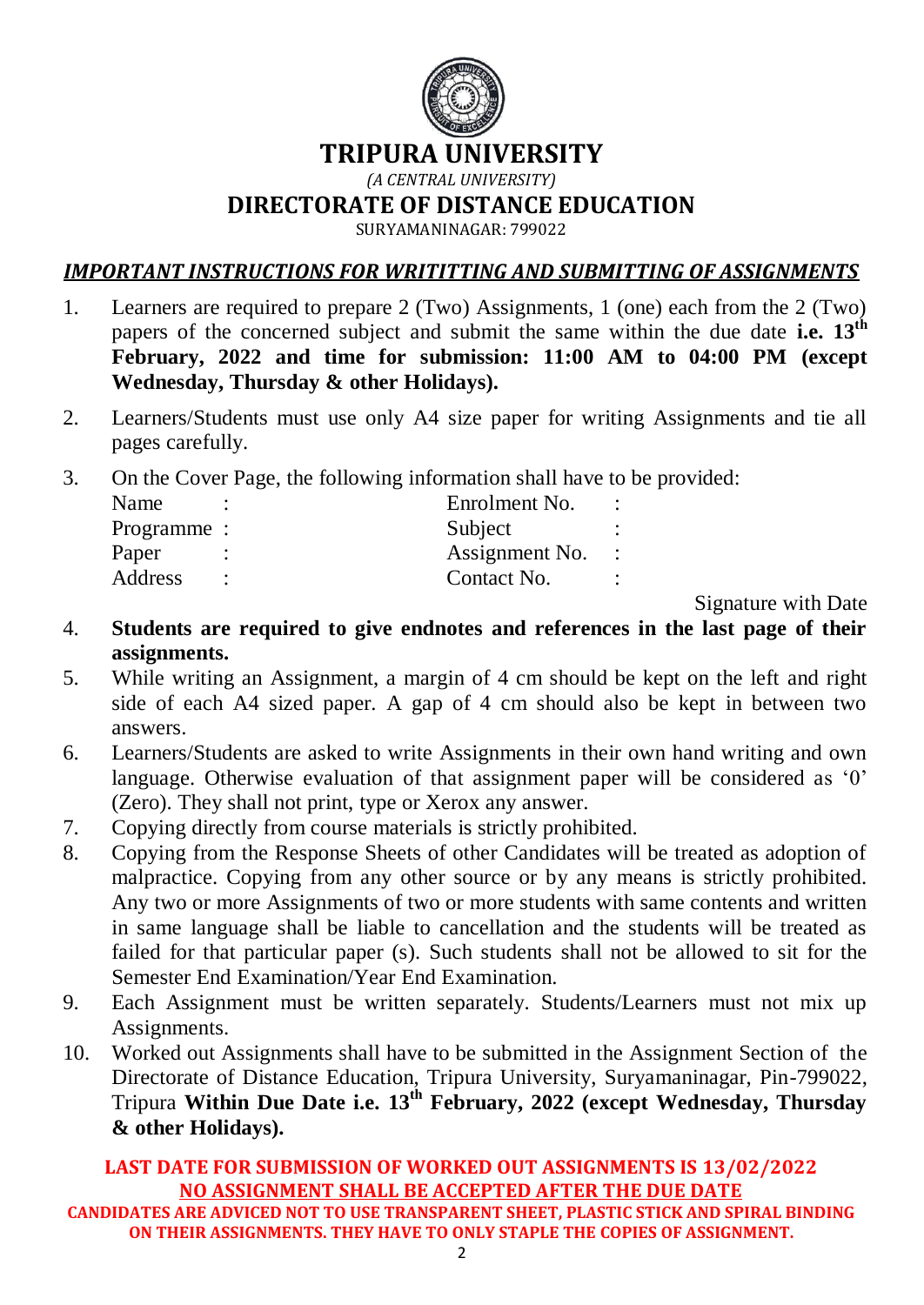

## **TRIPURA UNIVERSITY**  *(A CENTRAL UNIVERSITY)*  **DIRECTORATE OF DISTANCE EDUCATION** SURYAMANINAGAR: 799022

## **MA 4TH SEMESTER PROGRAMME-2021 SUB: EDUCATION; PAPER: EDCN 1001C (Contemporary Issues in Education) ASSIGNMENT NO-04 FULL MARKS: 30**

### **Answer any two of the following (within 450 words each): 15x2=30**

- 1) Describe the merits and demerits of the Montessori Method.
- 2) What do you mean by Equalization of Educational Opportunity? Discuss the significance of equalization of educational opportunities.
- 3) Discuss the different policies of privatization in education.
- 4) Describe the impact of liberalization on the education system in India.
- 5) Write down the concept of Non-formal education. Discuss the essential features of Non-formal education.
- 6) Explain the role of teachers in environmental education.
- 7) What is Sarva Shiksha Abhiyan (SSA)? What are the objectives of SSA?
- 8) Discuss the implementation of RUSA in Tripura.
- 9) Give a concept of Credit Based Choice System (CBCS). Discuss in brief the objectives of CBCS.
- 10) How do computers help teachers in gaining new experiences in education.

#### **LAST DATE FOR SUBMISSION OF WORKED OUT ASSIGNMENTS IS 13/02/2022 NO ASSIGNMENT SHALL BE ACCEPTED AFTER THE DUE DATE CANDIDATES ARE ADVICED NOT TO USE TRANSPARENT SHEET, PLASTIC STICK AND SPIRAL BINDING ON THEIR ASSIGNMENTS. THEY HAVE TO ONLY STAPLE THE COPIES OF ASSIGNMENT.**